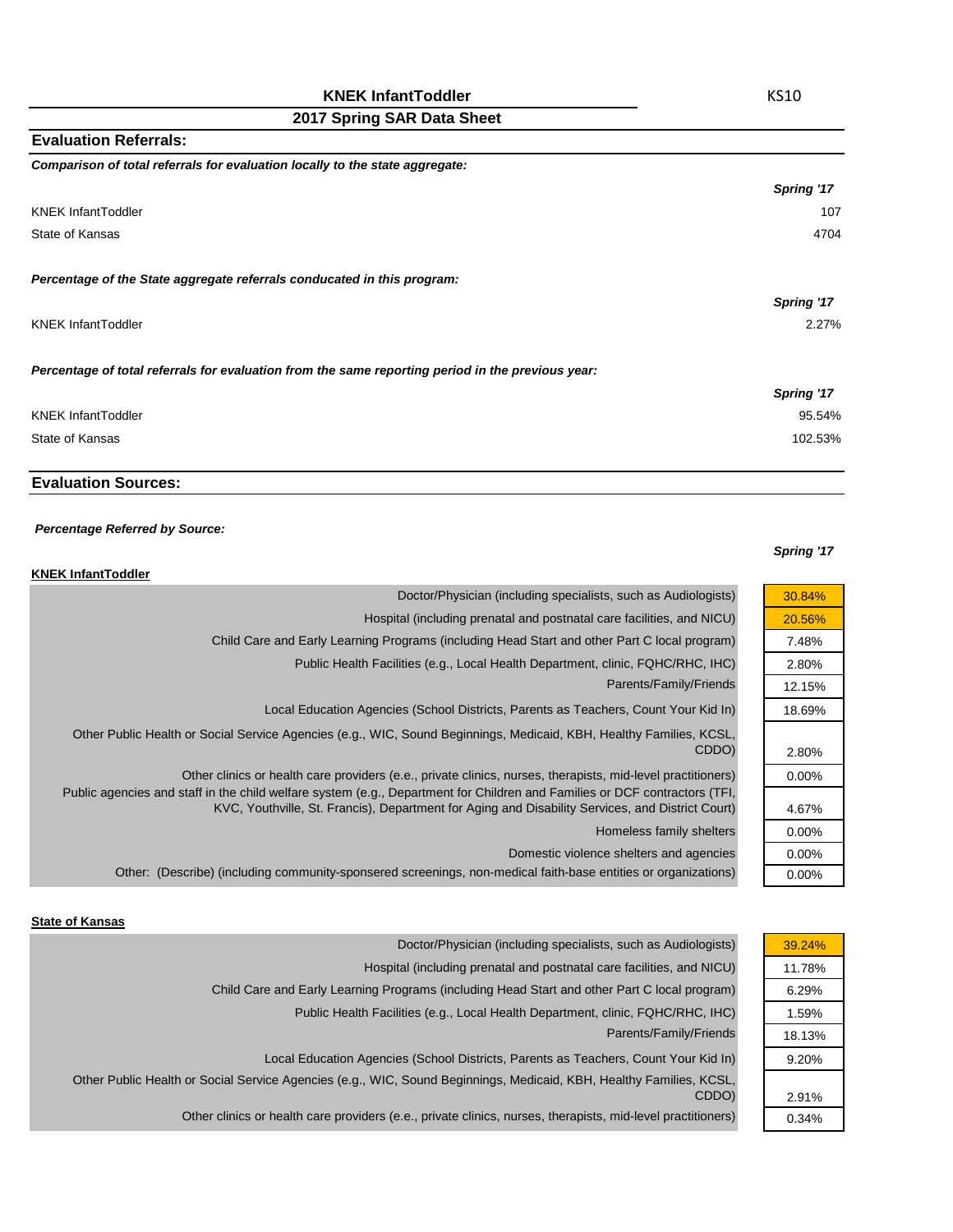| 7.99%                    |
|--------------------------|
| 0.02%                    |
| 0.00%                    |
| 2.49%                    |
|                          |
| Spring '17<br>38<br>1583 |
|                          |
| Spring '17               |
| 35.51%                   |
| 33.65%                   |
|                          |
| Spring '17               |
|                          |
| 36.84%                   |
| 0.00%                    |
|                          |
|                          |
| 21.05%                   |
| 42.11%                   |
| 0.00%                    |
|                          |
| 24.64%                   |
|                          |

#### **Timelines:**

| Percentage of referrals not meeting seven-day timeline: |  |  |  |  |
|---------------------------------------------------------|--|--|--|--|
|---------------------------------------------------------|--|--|--|--|

|                                                               | Spring '17 |
|---------------------------------------------------------------|------------|
| <b>KNEK InfantToddler</b>                                     | $0.00\%$   |
| State of Kansas                                               | $0.00\%$   |
| Percentage of IFSPs not developed within the 45-day timeline: | Spring '17 |
| <b>KNEK InfantToddler</b>                                     | 32.00%     |
| State of Kansas                                               | 19.17%     |
|                                                               |            |

Could Not

Locate Family 22.17%

In Process  $\frac{49.59\%}{0.00\%}$ 

 $0.00%$ 

# **Local Program Proportionate Size Comparison:**

| <b>Six-Month Cumulative Count</b> |            |
|-----------------------------------|------------|
|                                   | Spring '17 |
| <b>KNEK InfantToddler</b>         | 231        |
| State of Kansas                   | 7314       |